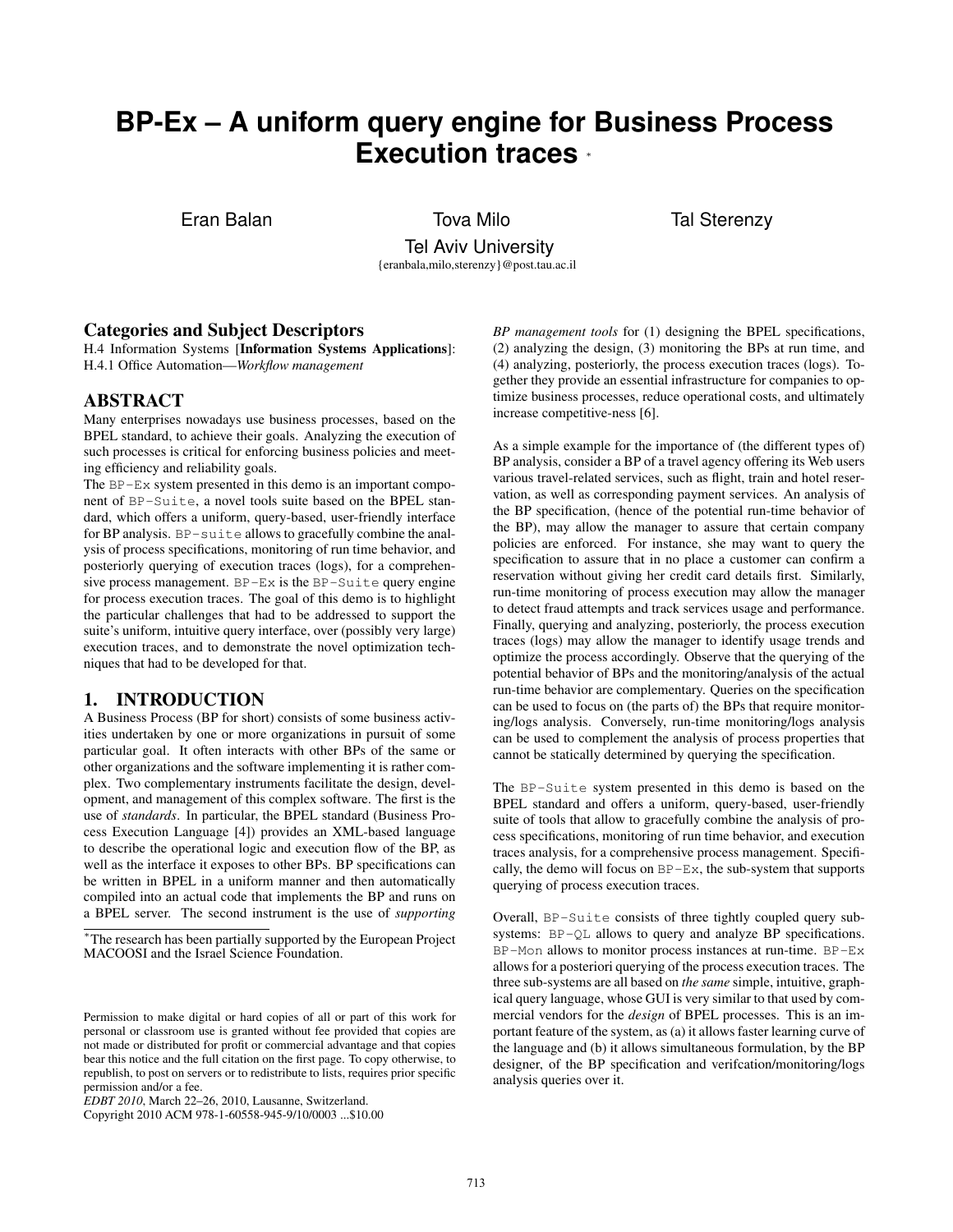The first two sub systems,  $BP-QL$  [2] and  $BP-Mon$  [3] were demonstrated in VLDB'06 and SIGMOD'07, resp. The present demonstration aims to complete the picture, presenting the third, last subsystem, BP-Ex. The goal here is twofold. First, looking at the system as a whole, we wish to demonstrate the flexibility and power of its query language, showing how essentially *the same query*, can be used, under different interpretations, to analyze the BP specification, monitor the BP at run time, and analyze the logs. Second, focusing on the new BP-Ex component, the goal is to highlight the particular challenges that had to be addressed to support such flexible querying of (possibly very large) execution traces, and to demonstrate the novel optimization techniques that had to be developed for that.

## 2. BACKGROUND

A key property of BP-Suite is the uniformity, across all BP management tasks, of the data model, query language, and user interface. To explain the novelty here, we start with some background on current BP Management Systems.

Given the importance of BP management and the large market size, many commercial vendors and research projects offer tools that address (some subset of) the above mentioned needs. To fully cover all management aspects, users often need to use several distinct tools. A key difficulty here, from a user perspective, is the diversity of models, abstraction levels, specification/query languages, and GUIs that these tools employ. To better understand this, let us briefly overview the main tasks involved in BP management and the families of tools typically available for each task.

*BP specification.* Many enterprizes nowadays use the BPEL standard to define their BPs. As mentioned above, BPEL is an XML-based language that allows to describe the BP operational logic as well as the interface it exposes to other BPs. Since the BPEL syntax is quite complex, commercial vendors offer systems that allow to design BPEL specifications via a *visual interface*, using an intuitive view of the process, as a *graph* of activity nodes connected by control flow edges. The designs are automatically converted to BPEL specifications. These are then automatically compiled into executable code that implements the described BP and runs on a BPEL application server [17].

*Specifications analysis.* There has been a vast amount of previous work in the general area of program analysis and verification (see e.g. [15] for a sample), and more specifically in the analysis of BPEL specifications [9, 7, 18]. These works mostly consider logicbased query languages where queries, formulated as logic formulas, test if the runs of the application or program satisfies a certain property; a witness counter example is provided if not. The query languages and their UI are typically quite different from that used for the BP specification and require different expertise.

*Run-time monitoring.* An *instance* of a BP specification is an actual running process which includes specific decisions, real actions, and actual data. BPEL servers allow to trace process instances - the activities they perform, messages sent or received by each activity, variable values, performance metrics - and send this information as events (in XML format) to monitoring systems (often called BAM - Business Activity Monitoring - systems), or log the data. (This log is called an *execution trace*).

Typical monitoring systems (e.g. [1, 13, 12]) allow users to specify



Figure 1: Query example

events of interest, and actions to be performed when the events are identified. Events may be atomic or composite (i.e. consist of a group of other atomic or composite event). Detection and processing of (composite) events has been an active research area since the early 90's. Rich event algebras have been proposed for describing composite events, and sophisticated evaluation and optimization techniques have been developed for their detection [16]. While a few systems use a high level BPEL-like GUI [12], others employ a much lower abstraction level, requiring intimate knowledge of both the monitored application and the specific events emitted by each activity.

*Execution traces analysis.* There is a large scope of research that deals with post-analysis of BP executions. The common approach to analyzing process traces is to gather and store them in a data warehouse and then apply various techniques for analysis and reporting [5, 6, 10]. Most BP management systems provide some reporting capabilities showing basic process statistics such as performance and status information. OLAP tools (drill down, roll up, slicing, dicing, etc.) are proposed to derive reports in different levels of abstractions, aggregations, and perspectives for analyzing, understanding, and optimizing processes (e.g. [8]). Other works use business intelligence, i.e. data mining techniques. Some examples are, BPI [5], a tool suite that allows to obtain explanations and predictions on process metrics and behaviors, and VisImpact [11] that uses correlation and classification analysis techniques to abstract important business impact factors.

Although rather powerful, this diversity of tools, models, and languages, makes the management of BPs rather intricate. The BP-Suite system presented in this demonstration addresses this problem by offering a uniform suite of tools, all based on a *standard BPEL graphical GUI* and using the *same data model and query language*. Together they allow an intuitive and comprehensive process analysis, including analysis of process specifications, monitoring of run time behavior, and execution traces analysis.

## 3. BP-EX OVERVIEW

We next provide a brief overview of the main component of the  $BP-Ex$  subsystem, the focus of this demonstration, highlighting the novelty and contributions.

It should be emphasized that our goal in the development of  $BP-Ex$ was not to compete with existing commercial tools for analyzing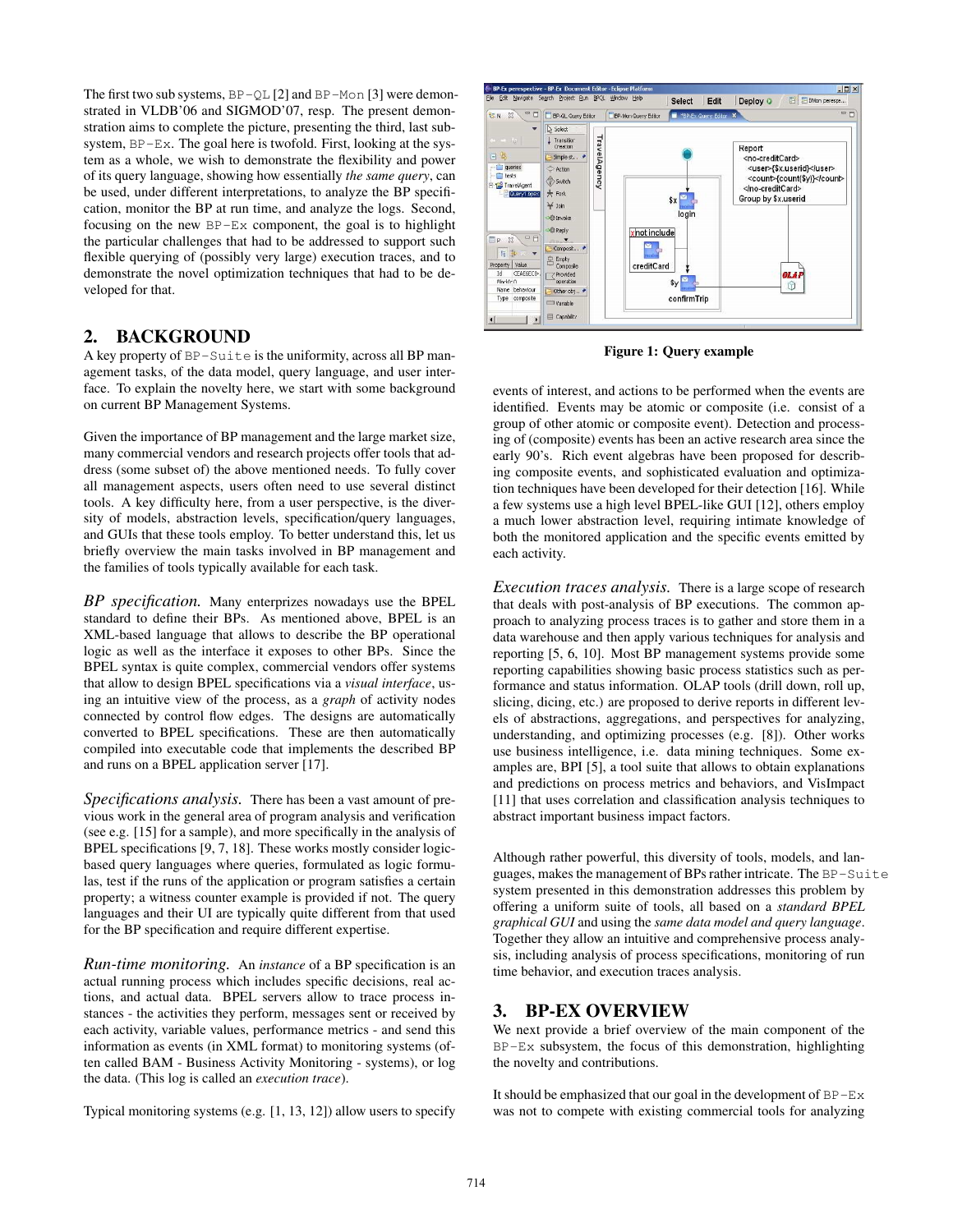execution traces. Rather, it was to prove that it is possible to base such a tool on the same data model and UI as used for BP design, and on the same query language as used by us for the analysis of BP specifications and their run-time monitoring. That is, to show that uniformity, expressibility, and good performance are *not* contradictory.

*Query Language.* The BP-Ex query language is an adaptation of the sister query languages used in BP-QL (for specification analysis) and BP-Mon (for run time monitoring), to the analysis of execution traces. In all three query languages, the data (i.e. the BP specification and its execution traces) is abstractly viewed as a nested set of DAGs (Directed Acyclic Graphs). The DAGs structure captures the execution flow of the process; the nesting is due to the fact that processes contain composite activities with complex internal execution flow (itself represented by a DAG). A query consists of two parts. The first (which is identical across all the three sub-system) specifies the execution patterns that are of interest to the user. The execution patterns used here extend string regular expressions to (nested) process DAGs. They can describe sequential and parallel execution of activities, possibly with repetitions and/or alternatives, and allow to zoom in inside compound BP activities or view them as black boxes. The second part of the query (which is specific to BP-Ex) consist of *OLAP icons* that can be attached to the patterns. These allow to compute aggregate functions, over the retrieved sub-traces, along different dimensions requested by the user, and generate corresponding reports.

*Multi-Embedding.* To evaluate a query, sub-traces of the shape specified by the query pattern need to be retrieved and analyzed. An occurrence of a given pattern in the execution trace is called an *embedding*. Identifying and handling each embedding individually may be rather expensive performance-wise. Our solution is based on the observation that an execution trace may contain many embeddings of the same pattern, and that embeddings of the same (or different) patterns may overlap. To exploit this we designed a novel compact data structure called Multi-Embedding (ME for sort) that "factorizes" multiple matches of the same trace activities and provides a concise representation for the existing embeddings. Intuitively, an ME can be viewed as a graph with shape similar to that of the query pattern and where (1) each ME node records all the trace nodes that were matched to the corresponding pattern node, and (2) each ME edge records the edge/path relationships between the trace node recorded by its endpoints. The ME can be computed efficiently and is used in query evaluation as explained below.

*Algebra and logical optimization.* To evaluate BP-Ex queries, the graphical query representation is mapped into an algebraic expression. The algebra consisted of a pattern-matching operator that retrieves the sub-traces matching the query pattern, as well as select, project, join, and standard OLAP-style operators for performing aggregation.

To allow for efficient processing, rather than applying naively the operators on the individual sub-traces, the algebraic query is translated into an equivalent ME-based expression that operates directly on the ME. In particular, each of the algebra operators has a corresponding ME variant. This includes a pattern-matching operator that builds the ME, select, project, and join operators that operate on it, as well as operators for performing OLAP-style analytical processing over the ME. Dedicated algebraic rewrite rules allow to optimize performance, by reordering operations and pushing selection conditions into the pattern matching (ME construction).





*Storage and physical operators.* The execution traces are stored in a relation database that records the performed activities and their execution order. (Intuitively, the nodes and edges in the execution trace DAG). For each composite activities, the internal execution flow is also recorded (and, recursively, the flow of its composite activities). The matching of the query pattern to the execution traces (and the corresponding ME construction) is performed by a set of SQL queries. To facilitate this SQL-based patternmatching, each trace activity is assigned a special id, such that given the ids of two activities, one can directly determine whether on precedes the other in the flow and/or belongs to its internal flow. The identification scheme that we use is an adjustment of the XML (tree) node ids of [14] to nested trace DAGs.

Each algebraic operator has two types of possible physical implementation. The first is memory-based and can be used whenever the constructed ME is small enough to fit into main memory. When the ME is large (as often is the case), it is stored in the database, and each operator is then implemented by a set of SQL queries over the stored ME. A dedicated optimization technique that we have developed allows to slice the ME into smaller parts that can fit into main memory, thereby performing a mixed memory/databse-based computation. A cost model, based on statistics gathered from the execution traces repository, is used to choose among the possible physical execution plans.

# 4. BP-EX SYSTEM ARCHITECTURE

The architecture of BP-Ex is depicted in Figure 2. The demonstration will illustrate each of the components and their interaction. The system runs on Windows XP Professional, JBoss AS 4.0.4. Oracle BPEL Process Manager 10.1.2. with Oracle 10g database. The visual interface is implemented as an Eclipse plug-in, similarly to Oracle BPEL designer.

*BPEL Server.* To illustrate the operation of the system is we will consider in the demo a set of BPEL business processes used by a consortium offering travel-related services. The travel agency BP runs on a standard (Oracle, in the is case) BPEL server[17]. The server traces the process instances - the activities they perform, messages sent or received by each activity, variable values, etc. This data is logged and stored in a traces repository (implemented using Oracle 10g).

*Visual editor.* BP-Ex queries are written via the BP-Suite visual editor, in one of two modes: The user can draw the patterns from scratch, using a drag-and-drop items palette. Or, starting from